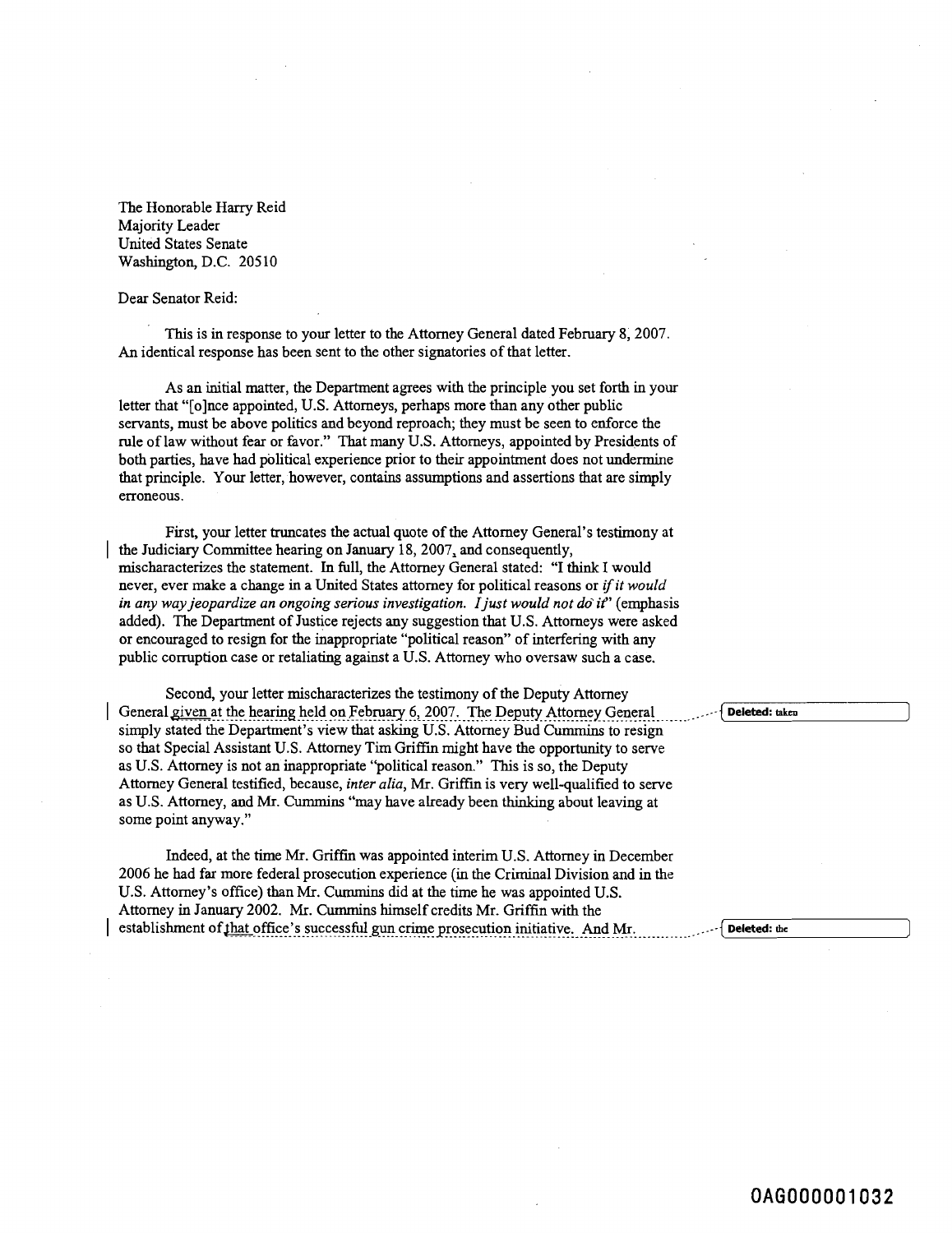Griffin has substantial military prosecution experience that Mr. Cummins does not have. Those who know Mr. Griffin must concede that he brings a style of leadership and level of energy that could only enhance the success of a U.S. Attorney's office. Moreover, it was well-known, as early as December 2004, that Mr. Cummins intended to leave the office and seek employment in the private sector. *See* "The Insider Dec. 30," *Ark* **Times**  (Dec. 30,2004) **("Cummins,** 45, said that, with four children to put through college someday, he'll likely begin exploring career options. It wouldn't be 'shocking,' he said, for there to be a change in his oftice before the end of Bush's second term."). Finally, the Deputy Attorney General did not state or imply that Mr. Griffin would be appointed as the U.S. Attorney without Senate confirmation. Such a statement would be inconsistent with the Department's stated position that we are committed to having a Senateconfirmed U.S. Attorney in all 94 federal districts.

Third, the Department does not consider the replacement of one Republican U.S.<br>Attorney by another Republican lawyer who is well-qualified and has extensive<br>experience as a prosecutor and strong ties to the district to be January 9,2006. He served his entire term, plus an additional year. United States : Attorneys serve at the pleasure of the President; that has always been the rule, and U.S. Transons." Mr. Cummins was confirmed to serve a four-year term, which expired on<br>
January 9, 2006. He served his entire term, plus an additional year. United States<br>
Attorneys serve at the pleasure of the President; that h ' In answer to vour specific questions: : , **v** ........................................................................................................................ '

- Although the decision to have Mr. Griffin replace Mr. Cummins was first contemplated in the spring or summer of 2006, the final decision to appoint Mi. Griffin to be interim U.S. Attorney in the Eastern District of Arkansas was made on or about December 15, 2006, the Attorney General had spoken with Senator .................................. Pwor, ..........................................................................................................
- The Department of Justice is not aware of anyone lobbying for Mr. Griffin's appointment. Consistent with longstanding Administration practice, the decision regarding whether Mr. Griffin (who then was on active military duty) might be considered for appointment as U.S. Attorney upon his return from Iraq was discussed and made jointly by the Department of Justice and the White House.
- As the Deputy Attorney General testified, Mr. Cummins's continued service as U.S. Attorney was not considered at the same time as the other U.S. Attorneys that the Deputy Attorney General acknowledged were asked to resign for reasons related to their performance. As the Deputy Attorney General testified, the request that Mr. Cummins resign was "related to the opportunity to provide a
- fresh start with a new person in that position."<br>The Department is not aware of Karl Rove playing any role in the decision to appoint Mr. Griffin,

We appreciate the opportunity to respond to your inquiry.

Sincerely,

Deleted: it would strive to have each

**Deleted: As you know,** U.S. **Amrncys**  serve at the pleasure of the President. Attomeys accept their appointment with full understanding that they may serve the full term or in excess of the full term, but **that at any timc they could be moved by**  that at any the Presiden<br>
the Presiden<br> **Deleted:**<br>
raised in yo<br>
follows: **the Resident Deleted: Regatding specific questions raised in your Iefter, we respond as Deleted: after a series of conversations** hetween the Attorney General and **Senabr Pryor.**  Deleted: 1 Deleted: But. c Deleted: in this Administration Deleted: question of Deleted: in Iraq Deleted: addressed Deleted: Mr. Cummins' continued service as U.S. Attorney was first considered after the Department learned of Mr. Cummins' stated interest in possibly resigning for a position in the private sector. As the Deputy Attorney General testified, this commenced well prior to considering the other U.S. Attorneys to resign for reasons related to their performance and was instead "related to the opportunity to provide a fresh start with a new person in that position." Also, a general matter, it is often preferable, to the extent practicable,

to appoint a permanent replacement who has experience with and familiarity of the workings of the particular office, as Mr. Griffin did.

Deleted: 1

Deleted: a

Deleted: as either on an interim or **permanent basis**